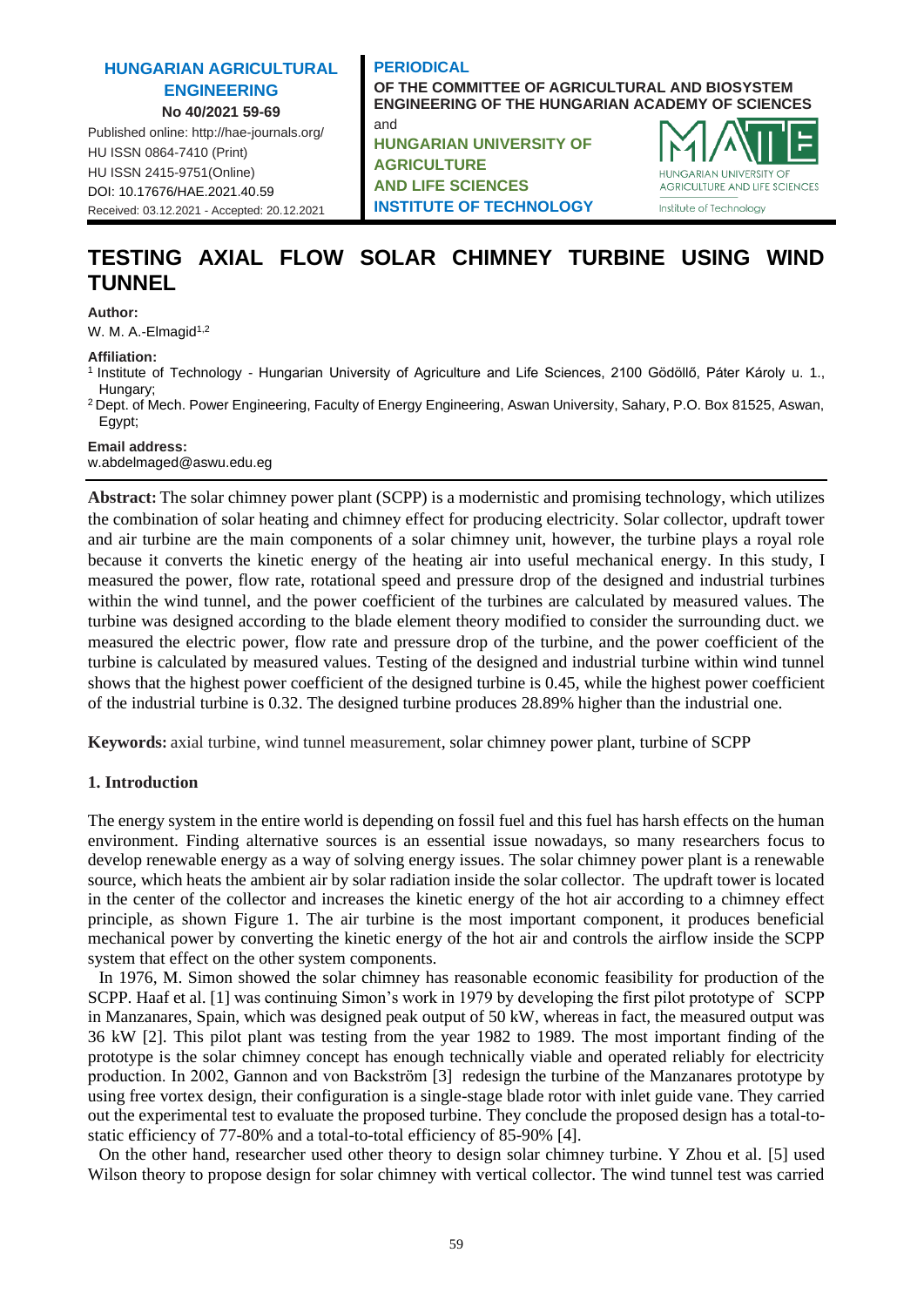out to optimize the number of blades turbine and tip speed ratio of their design. Tingzhen et al [6] designed the wind turbine for MW-graded solar chimney power plant system and investigated their turbine by computational fluid dynamic (CFD). To validate the theoretical results, the CFD simulation model was compared with the experimental results of the Manzanares prototype using similar dimensions.



*Figure 1*. Schematic diagram of SCPP

Many studies proposed approaches of a solar chimney turbine and all of them aim to maximize the output power of SCPP system. Denantes and Bilgen [7] presented two counter vertical rotor turbines approached with/without inlet guide vanes and compared the performance of the presented configuration to a single turbine. Fluri and von Backström [8] presented many solar chimney turbine approaches; horizontal turbine, single vertical and counter vertical with/ without inlet guide vanes. Their conclusion is a vertical single turbine has the lowest efficiency but the widest efficiency range. Both of studies [7] and [8] used the mathematical model to demonstrate their results.

Lipnicki et al. [9] solved momentum, mass, and energy conservation equations of airflow inside a solar chimney system and used dimensionless numbers to describe the heat transfer phenomenon of a solar chimney system, then they compared the theoretical and experimental results. Pasumarthi and Sherif [10] also used the mathematical model to study effect of various parameters on the performance of SCPP. To validate theoretical these results, they carried out the experiment work and compared it against theoretical results [11]. Muhammed and Atrooshi [12] studied the collector and chimney area by modeling the heat and transport relations, they aimed to optimize dimensions for a solar chimney plant. Ismail et al. [13] improve both flow field and heat transfer characteristics of a collector of an SCPP using passive flow control, approaches have been numerically examined. Anther configuration to improve the heat transfer inside collector is presented by Fu [14] , who proposed a partial inclined and convergent collector design to enhance energy conversion efficiency. Nasraoui et al. [15] studied the effect of the chimney shape on the SCPP performance by testing different shapes numerically and experimentally.

Solar chimney system has a capability of cooperation the other renewable system for increasing profitable. Ahmed and Hussein [16] presented and tested the hybrid system of a solar chimney and PV panel to find the best configuration, which achieves the maximum available output power. Aurybi et al. [17] increased the output power of SCPP by adding thermal enhancing channels inside the collector. This proposed change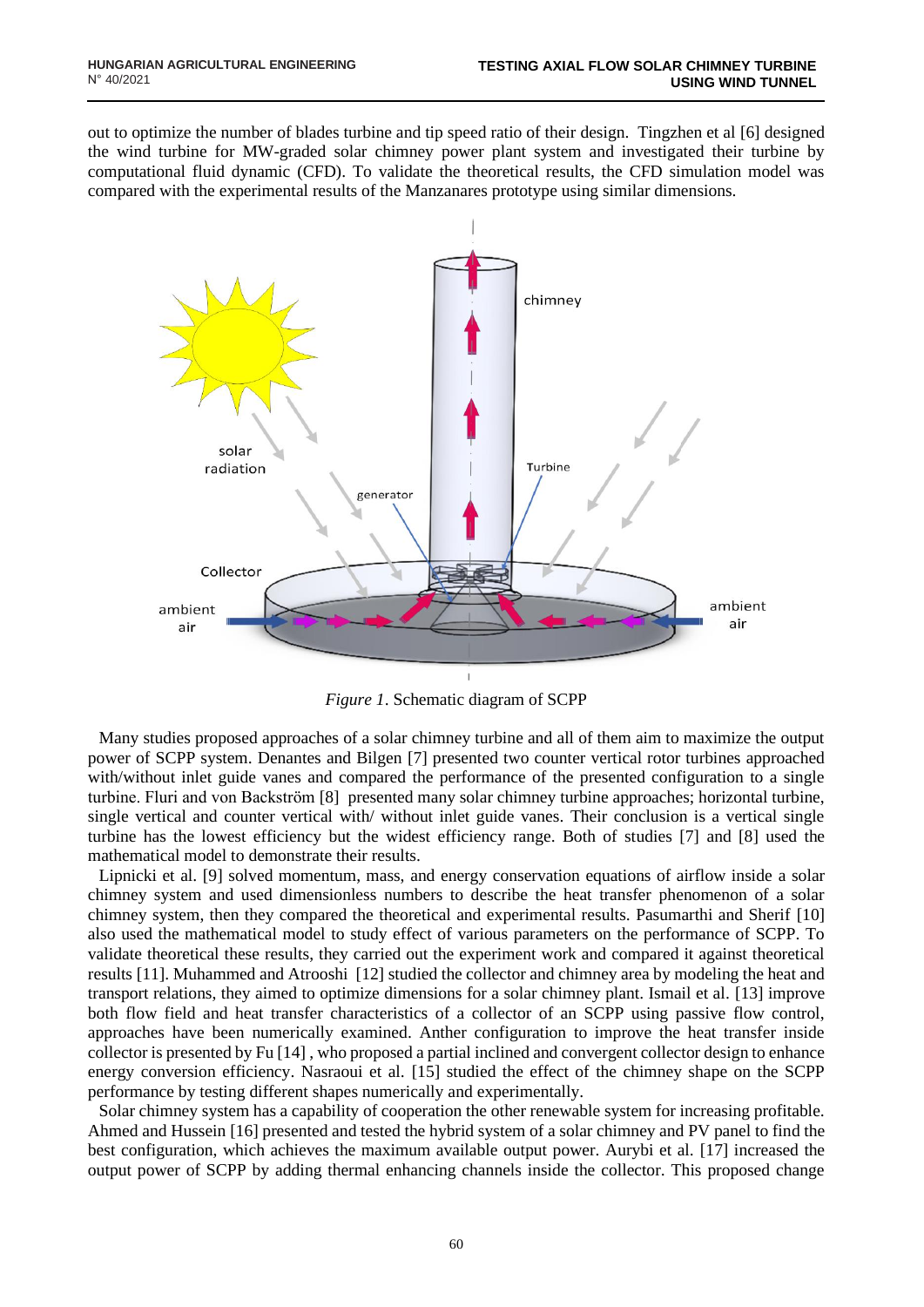increases the kinetic energy of the air, because of increasing the exit temperature of the collector especially at night time. Zuo et al. [18] proposed the integration solar chimney system and solar desalination technology and Zuo et al. [19] evaluated the performance of combination of a solar chimney power plant, seawater desalination and waste heat with/ without a wind supercharging.

In this study, I manufactured the solar chimney turbine by the 3D printing technology. The blade calculation was according to the Blade element theory (BET) as shown in ref [20] by author. Tests of the turbine are carried out on a wind tunnel of 1m diameter and 8 m length. I measured the electrical output power, pressure difference around the turbine and airflow rate to calculate dimensionless parameters.

#### **2. Descriptions of the apparatus**

Experimental works provide an accurate and realistic performance of the physical system; however, it is costly because of requiring more infrastructure. Therefore, we consider the experiment is an essential part of any research work. A wind tunnel is usually used for testing turbomachines because it saves the criteria of the operation condition during testing by strictly controlling inflow conditions. The blades and hub are a main construction of the conventional axial flow turbine; however, the blade shape has the essential influence of the capability to capture the energy from the air flow.

The rig of the experiment should allow for a detailed investigation of the turbine performance and satisfy the design objectives listed above. In this study, we chose the wind tunnel technique to test the solar chimney turbine, a wind tunnel is usually used for testing turbomachines because it saves the criteria of the operation condition during testing by strictly controlling inflow conditions. The blades and hub are a main construction of the conventional axial flow turbine; the blade consists of the aerofoils that interact with the hot air and convert the power in the air to mechanical power. The geometry and dimensions of the blades are determined by characteristics flow of SCPP to make it an optimum. 3D printing is used to manufacture blades of turbine prototype according to calculations of BET theory.

The tested prototype comprises the four-blade turbine rotor, which connects to the electrical generator that working as the load of the turbine. The hub is the part that transmits all the power and loads from the blades to the generator shaft. I designed the hub as two prats that makes it can change the angle of the blades, and easy to manufacture and assemble by 8 bolts. Figure 2. shows the prototype hub, which manufactured of polyethylene.



*Figure 2*. The hub of the tested turbine

The experiment is carried out in the energy laboratory, Hungarian University of Agriculture and Life Sciences (MATE) at Gödöllő campus. I used the wind tunnel, 8 m of length and 1 m of the square/circle cross-section, as shown Figure 3. Its first block from the inlet side has the laminar basket for damping the inference of surrounding. The draft fan connects with the suitable inverter, the inverter saves a proper control of the rotational speed of the fan, consequence, providing the control of the airflow velocity.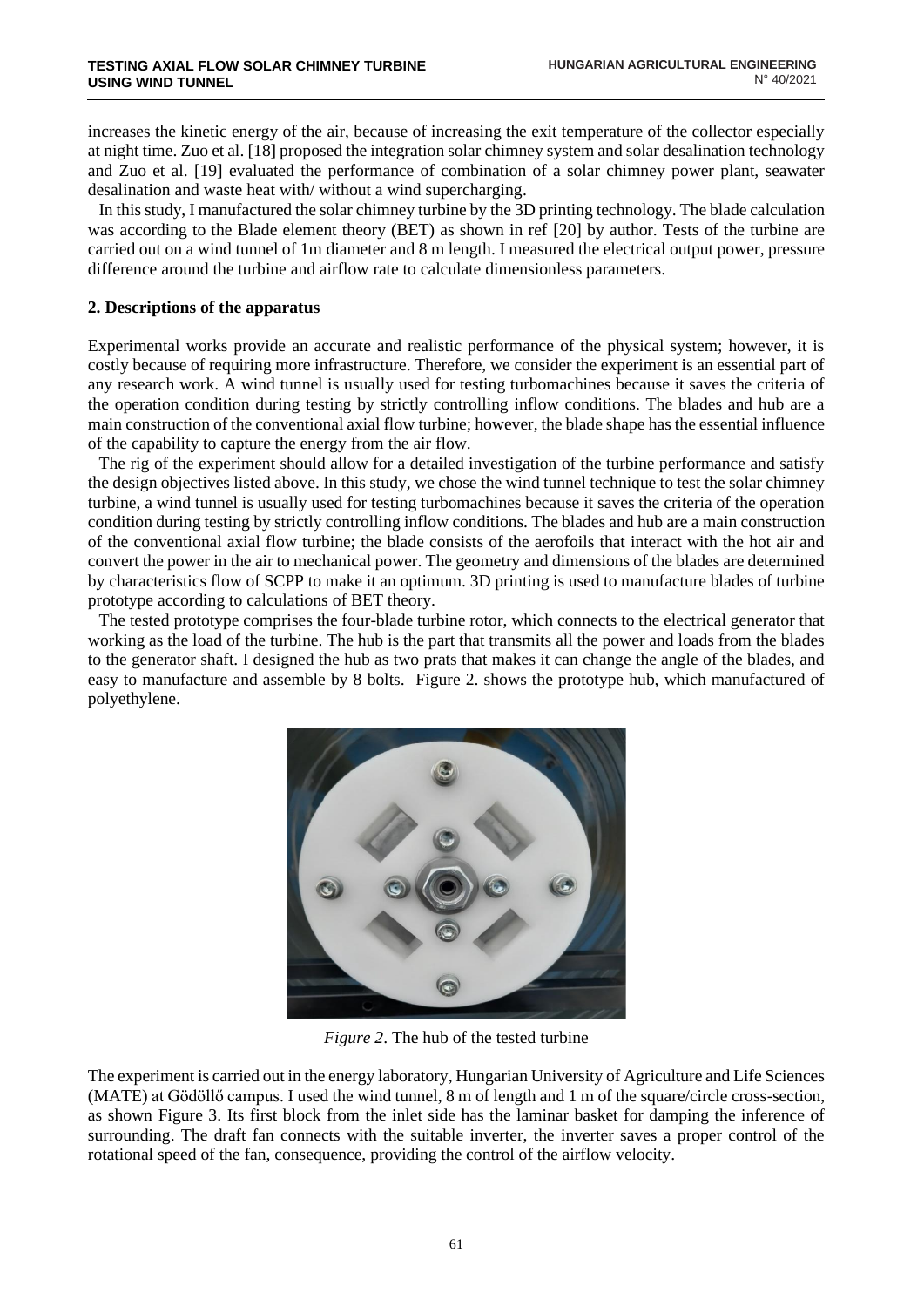

*Figure 3*. The wind tunnel at Hungarian University of Agriculture and Life Sciences (MATE) at Gödöllő campus

### **3. Measurement strategy**

To evaluate the performance of the solar chimney turbine from the experimental rig, certain physical properties have to be measured, then, the dimensionless variables have to be determined from this measured quantity. The Physics quantity as:

- Airflow velocity,  $v_{in}$ .
- Pressure drops around turbine,  $\Delta p_{\text{tur.st}}$ .
- $\bullet$  DC Voltage,  $V$ .
- $\bullet$  DC Current,  $I$ .
- Outside Air temperature and humidity.
- Reference pressure.
- Rotational speed of the turbine.

Figure 4 shows the schematic and layout of the wind tunnel testing for the designed turbine. After fixation the rotor of the turbine on the generator shaft and the prob of the sensors as shown in Figure 4, the procedure of the solar chimney turbine will be carried out by following the next steps:

- 1- Turn on the fan on the low speed and check the sensors reading on the laptop screen.
- 2- Adjust the fan on the required speed and waiting for few minutes to achieve steady state operation.
- 3- Change excitation voltage of the generator
- 4- Start recording the data logger and manual reading (electric power, voltage, and current) for about 15 minutes
- 5- Stop the fan and prepare to the next reading
- 6- Repeat the above steps with a new speed

#### **4. The sensors of the measurements**

Many sensors were used in this work, all sensors connect to the data logger of ALMEMO 2590-9, which has 8 channels for sensors, and two channels for commination computer or other data logger. ALMEMO Control 5.20 software is used on the computer system to read the recorded value, then making it presentable. Figure 5 shows the location of the sensors inside the wind tunnel the more details about each sensor as following:

• *Anemometer* 

One of the main parameters that affects the performance of the turbine is the inlet air velocity. FVAD 15-H series hot-wire anemometer instrument was used to measure the air velocity then the air mass flow can be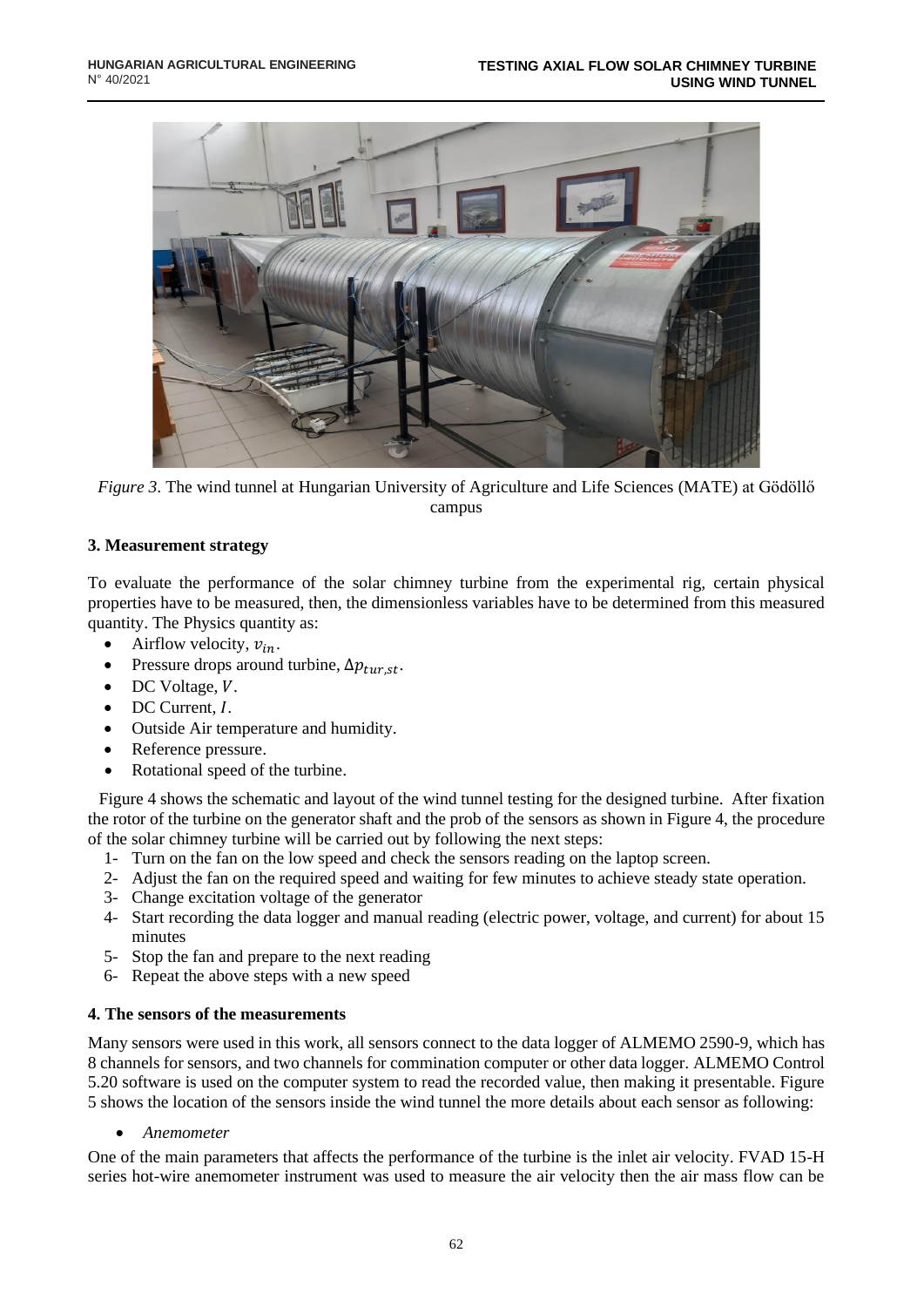calculated by multiplying with the cross-section area and the air outlet density. The measuring range is 0.3 to 40 m/s. The anemometer woks with ALMEMO 2590-9 Data logger. The accuracy is  $\pm 2\%$  with mentioned working range. The air flow rate had been measured 2.5m from the inlet of the wind tunnel as shown in Figure 5.



*Figure 4*. Schematic diagram of testing the turbine within wind tunnel



*Figure 5*. Locations of the sensors on the wind tunnel

• *Pressure gauge* 

The effect of the turbine on the airflow reveals by the pressure drop of it, the pressure difference around the turbine indicates to us; the quantity of power that the turbine can absorb from the airflow. An FDA 602 S1K / S6K Differential pressure is used to measure the pressure drop around the turbine, it has Max. common mode pressure 700 mbar within -10 to +60 °C, 10 to 90% RH, and its dimension is 74 x 20 x 8.8 mm. Figure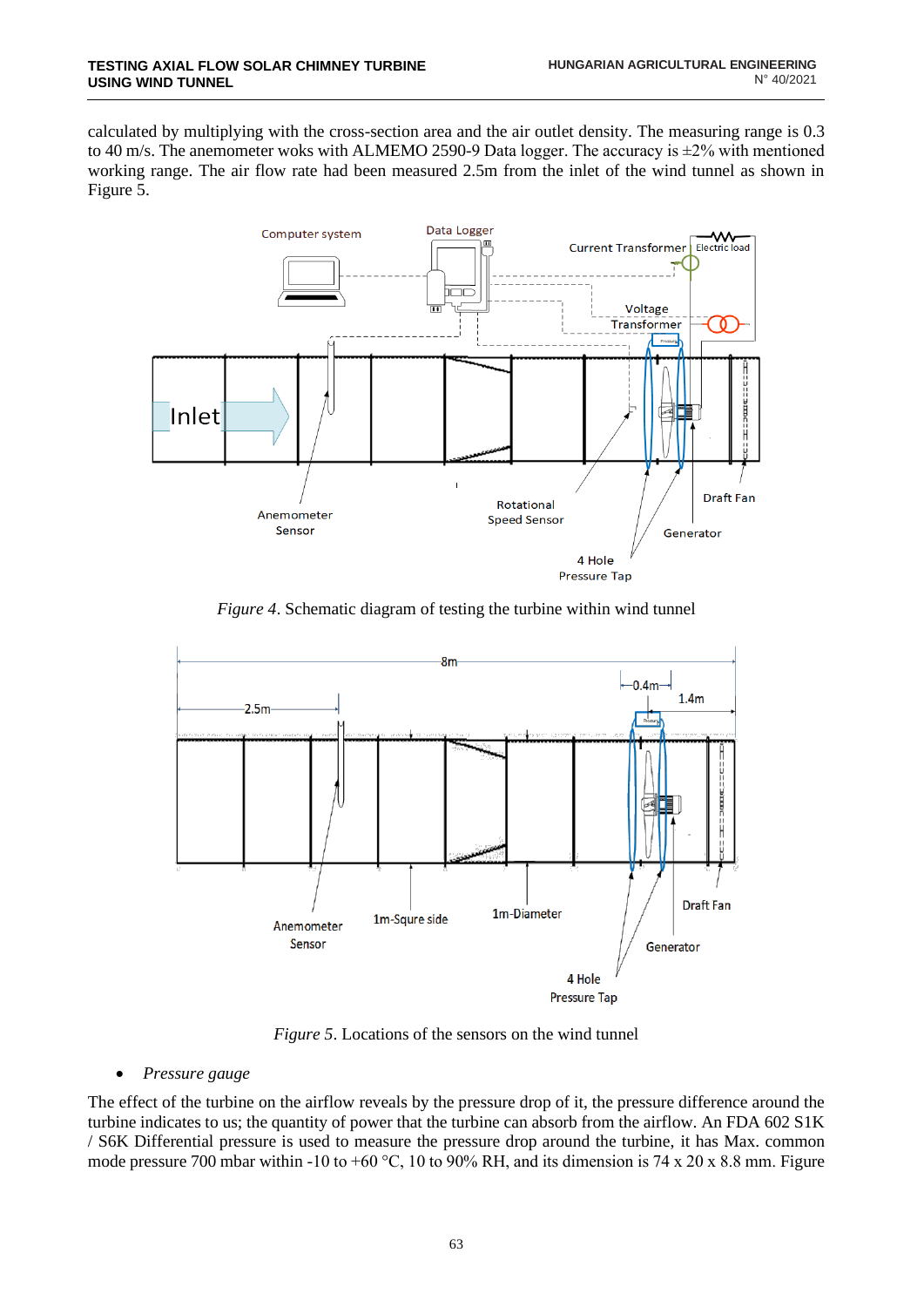6 shows the pressure sensor, which also can woks with ALMEMO 2590-9 Data logger and its Accuracy is  $\pm 0.5\%$  of final value in range zero to positive final value.



*Figure 6.* Differential pressure sensor

### **4. Results**

Wind tunnel testing provides an accurate performance of the physics system, but they do it under the very strict operating conditions to ensure the stability of the system. This condition and stability assist in the systems investigation and going deeply in some point. I tested two turbines; the industrial fan rotor that was manufactured by MULTI WING and model of MWCZF2505041, and the second one is the turbine designed according to our calculation, which was manufactured by 3D printing technology. The geometry of the experimented elements is shown in Figure 7 as; Figure 7-a show the designed blade and Figure 7-b show the industrial one.







*Figure 7*. Goemetery of the experimented blade

The electrical load of the turbine is the generator, changing the excitation to change the torque against turbine torque. Figure 8. shows the different excitation of the generator for the industrial turbine. The change of the excitation has a minor effect on the rotational speed of the turbine because the turbine works at the near its designed tip speed ratio. The generator construction puts its limit on the excitation power.



*Figure* 8. The rotational speed of the industrial turbine at the different excitation power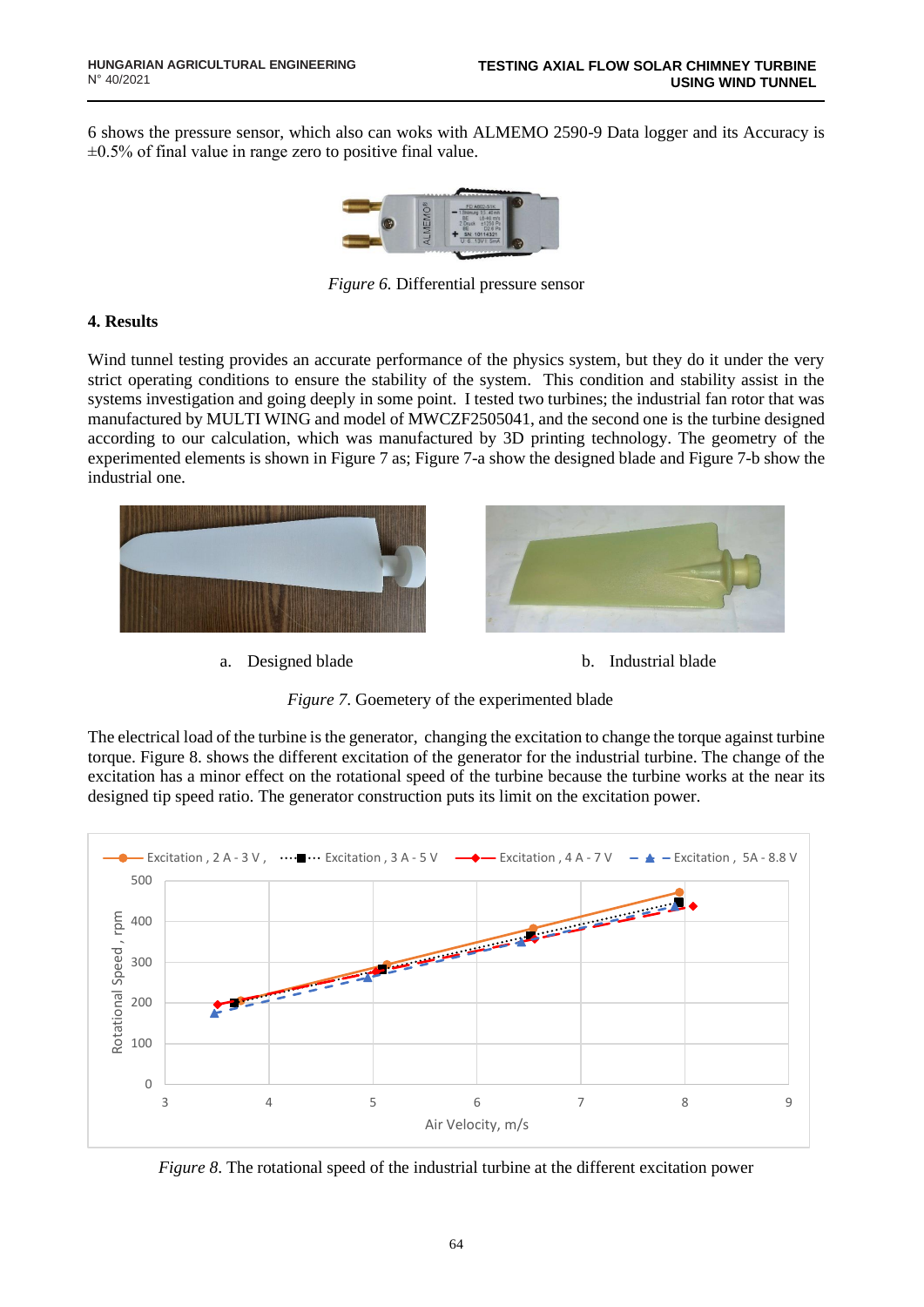The generator shows the same behaviour on the designed turbine, as shows in Figure 9. The turbine has the higher rotational speed on the 8 m/s as design point while I calculated my design at 5.5 Tip speed ratio. The designed turbine achieved higher rotational speed than the industrial one at low air velocity (5-8 m/s), that give the designed turbine advantages to work at this range of air velocity.



*Figure 9*. the rotational speed of the designed turbine at the different excitation power

Figure 10 shows the pressure drop by the turbine pressure drop has a dominant influence on performing the SCPP, indicates what energy is absorbed by the turbine at excitation of generator by 2 A - 3 V. The pressure drops increases with increasing the inlet velocity because more energy is available for the turbine by the airflow. Generally, the pressure drop of the designed turbine is higher than the industrial turbine by 1.5 times approximately at all points. The designed turbine achieved 65.08 Pa of the pressure drop, while the industrial turbine achieved 43.93 Pa at the inlet velocity of 15 m/s.



*Figure 10*. Pressure drop around the turbine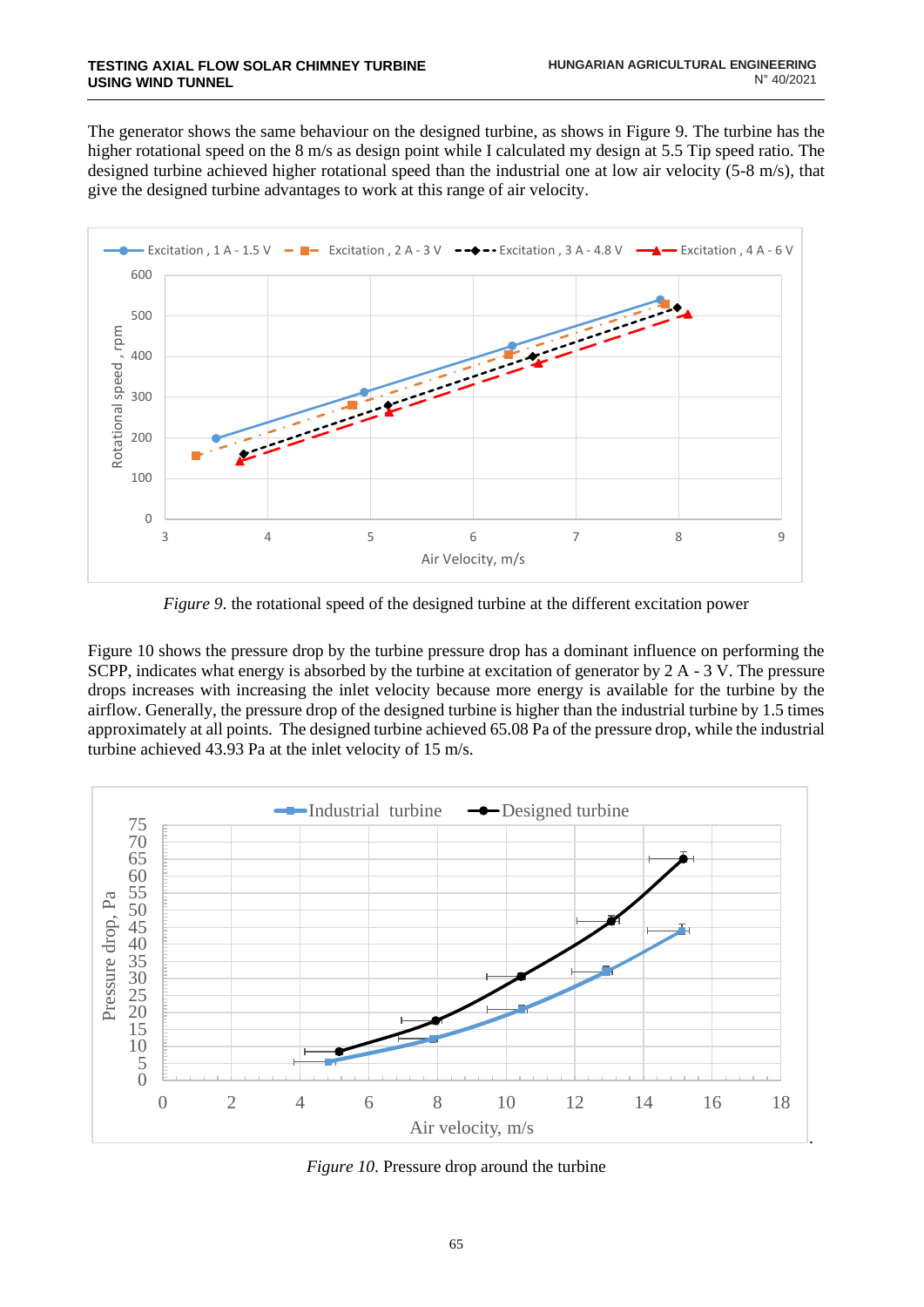Output power is the major purpose of the system, the turbine produces power that is proportional to inlet fluid power. In the case of the shrouded turbine, fluid power is a combination of the kinetic energy of airflow and pressure energy. Figure 11. shows the power of the turbine according to the inlet velocity of the airflow at excitation of generator by  $2 A - 3 V$ . The designed turbine achieved more power than the industrial one. The designed turbine comprises 4 blades, and the industrial turbine comprises 3 blades, the designed turbine produces 520 W, and the industrial turbine provides 380 at 15 m/s inlet velocity. Thus, the designed turbine produces 26.92 % higher than the industrial one as average increase on all points.



*Figure 11*. Power of the turbine vs. the inlet velocity

# **5. Conclusions**

Wind tunnel testing provides an accurate performance of the physics system. The experiment is in the energy laboratory, Hungarian University of Agriculture and Life Sciences (MATE) at Gödöllő campus. I tested two turbines; an industrial fan rotor that was manufactured by MULTI WING and model of MWCZF2505041, and a turbine designed according to my calculations and manufactured by 3D printing technology. we measured the power, flow rate, rotational speed and pressure drop of the designed and industrial turbines within the wind tunnel, and the power coefficient of the turbines are calculated by measured values.

The turbine designed by me achieved more power than the industrial one. The designed turbine comprises 4 blades, and the industrial turbine comprises 3 blades. The turbine designed by me produced 520, and the industrial turbine provided 380 W at 15 m/s inlet velocity. Thus, my designed turbine produced near to 12% higher power than the industrial one on all points of measurement.

Power coefficient and tip speed ratio variables have to be determined from the measured quantity, as shown in Table 1.. Figure 12. shows the power coefficient that achieved according to tip speed ratio. The highest power coefficient of the designed turbine is 0.45 achieved at a 5 tip speed ratio, while it was designed at 5.5 tip speed ratio. The highest power coefficient of the industrial turbine is 0.32 achieved at a 3.3 tip speed ratio. The designed turbine achieved power coefficient 1.4 times (approximately) higher than the other turbine.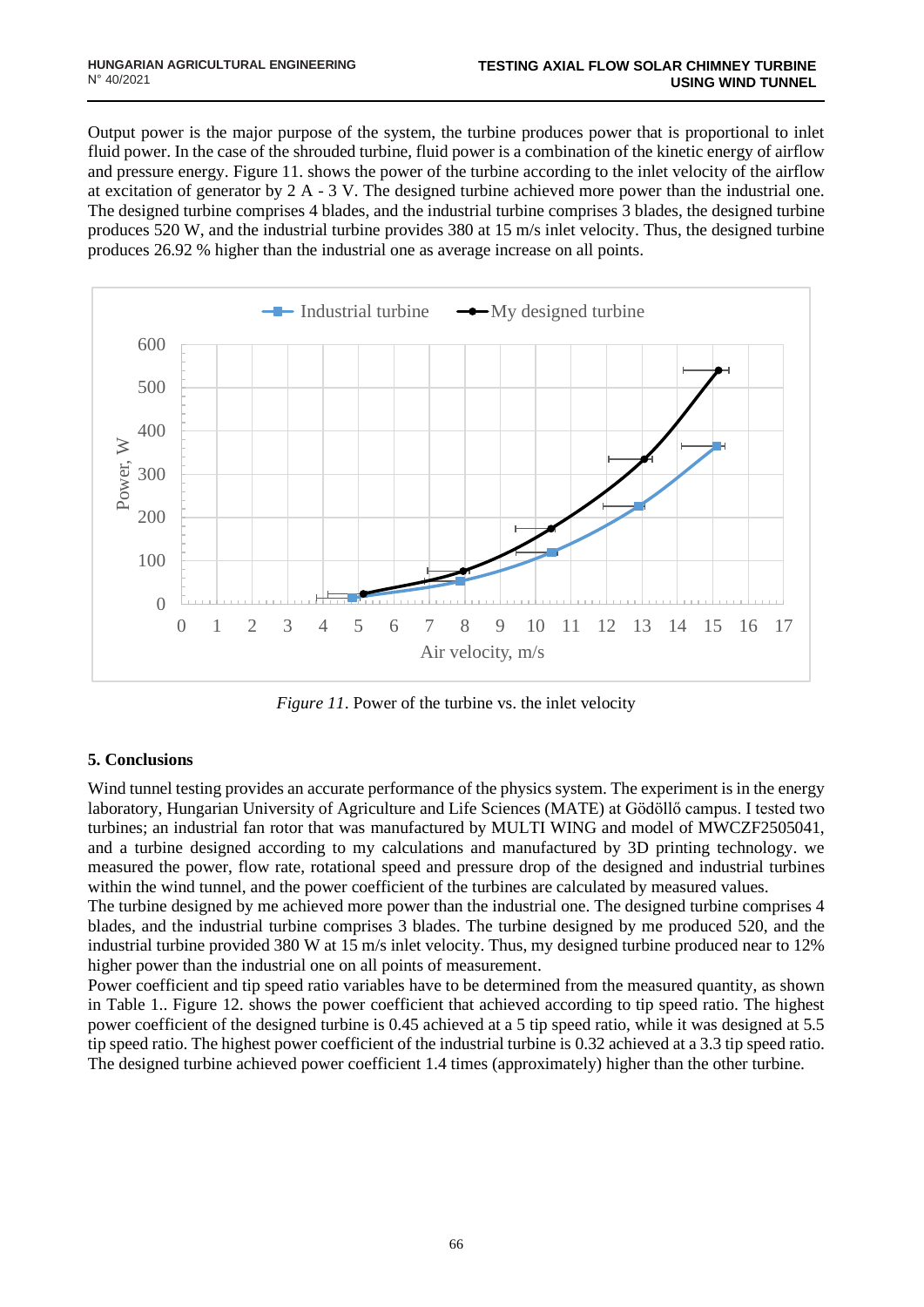| My Designed turbine  |                            |                  |                      |                    |  |  |
|----------------------|----------------------------|------------------|----------------------|--------------------|--|--|
| Inlet Velocity (m/s) | Rotational speed (rpm)     | Outlet Power (W) | Power<br>Coefficient | Tip Speed<br>ratio |  |  |
| 4.949637112          | 476.9230769                | 23.33086675      | 0.44540822           | 5.045144391        |  |  |
| 7.902899913          | 75.96867313<br>823.0769231 |                  | 0.3563055            | 5.453214313        |  |  |
| 10.56070584          | 612.3076923                | 173.0338108      | 0.34009446           | 3.035815624        |  |  |
| 13.03536116          | 727.6923077                | 320.791605       | 0.33527504           | 2.922963135        |  |  |
| 15.38203959          | 878.4615385                | 536.8006359      | 0.34144336           | 2.990249657        |  |  |
| 16.66507328          | 1026.153846                | 767.3410202      | 0.38380812           | 3.224065615        |  |  |
| Industrial turbine   |                            |                  |                      |                    |  |  |
| Inlet Velocity (m/s) | Rotational speed (rpm)     | Outlet Power (W) | Power<br>Coefficient | Tip speed<br>ratio |  |  |
| 5.170658438          | 280                        | 17.64671834      | 0.29551112           | 2.835376943        |  |  |
| 7.984517832          | 520                        | 54.18487745      | 0.24642198           | 3.409991299        |  |  |
| 10.45852021          | 735.3846154                | 122.2511203      | 0.24739422           | 3.681653585        |  |  |
| 12.74871903          | 916.9230769                | 219.740332       | 0.24550343           | 3.76586698         |  |  |
| 15.13228875          | 1123.076923                | 360.1664686      | 0.24062284           | 3.88600635         |  |  |

|  | <i>Table 1.</i> Sample of the experimental data |
|--|-------------------------------------------------|
|  |                                                 |



*Figure 12*. Power coefficient of the tested turbines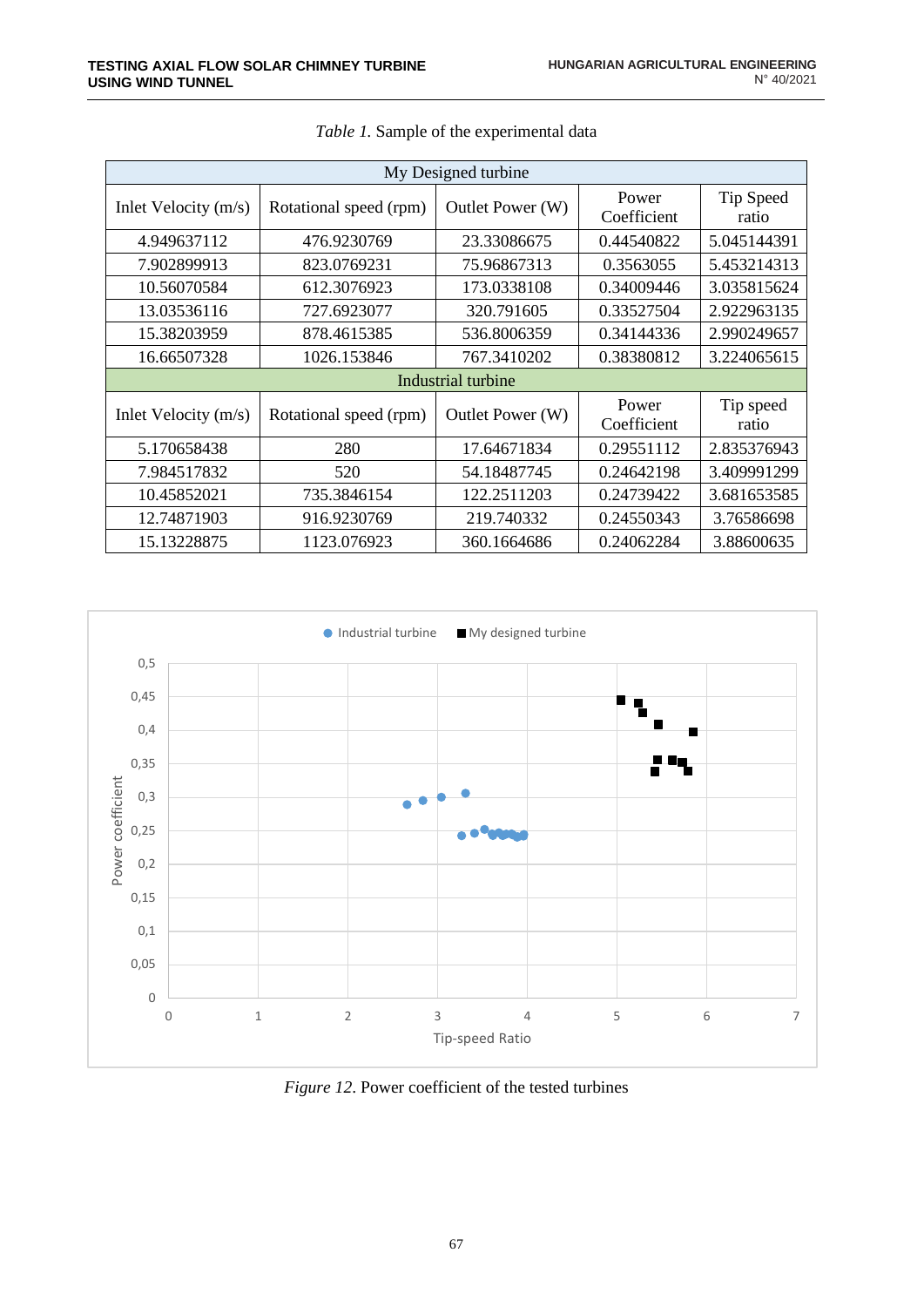#### **References**

- [1] **W. Haaf, K. Friedrich, G. Mayr and J. Schlaich**, "Solar chimneys; Part I: Principle and construction of the pilot plant in Manzanares," *International Journal of Solar Energy,* no. 2, p. 3–20, 1983.
- [2] **W. Haaf**, "Solar chimneys; Part II: Preliminary test results from the Manzanares pilot plant," *International Journal of Solar Energy,* vol. 2, no. 2, pp. 141-161, 1984.
- [3] **Anthony J. Gannon and Theodor W. von Backström**, "Solar chimney turbine: Part 1 of 2 Design," *ASME Solar 2002: International Solar Energy Conference,* pp. 335-341, 15–20 June 2002.
- [4] **Anthony J. Gannon and Theodor W. von Backström**, "Solar chimney turbine: Part 2 of 2 Experimental Results," *ASME Solar 2002: International Solar Energy Conference,* pp. 343-349, 15– 20 June 2002.
- [5] **Y Zhou, B Gao, H R Dong and K Hao**, "Design for the turbine of solar chimney power plant system with vertical collector," *IOP Conf. Series: Earth and Environmental Science,* vol. 40, no. 012085, 2016.
- [6] M**ing Tingzhen, Liu Wei, Xu Guoling, Xiong Yanbin, Guan Xuhu and Pan Yuan**, "Numerical simulation of the solar chimney power plant systems coupled with turbine," *Renewable Energy,* vol. 33, no. 5, pp. 897-905, May 2008.
- [7] **F. Denantes and E. Bilgen**, "Counter-rotating turbines for solar chimney," *Renewable Energy,* vol. 31, p. 1873–1891, 2006.
- [8] **T.P. Fluri and T.W. von Backström**, "Comparison of modelling approaches and layouts for solar chimney turbines," *Solar Energy,* vol. 82, p. 239–246, 2008.
- [9] **Zygmunt Lipnicki, Marta Gortych, Anna Staszczuk, Tadeusz Kuczyński and Piotr Grabas**, "Analytical and experimental investigation of the solar chimney system," *Energies,* vol. 12, no. 11, p. 2060, 2019.
- [10] **N. Pasumarthi and S. A. Sherif**, "Experimental and theoretical performance of a demonstration solar chimney model—Part I: mathematical model development," *International Journal of Energy Research,*  vol. 22, no. 3, pp. 277-288, December 1998.
- [11] N**. Pasumarthi and S. A. Sherif**, "Experimental and theoretical performance of a demonstration solar chimney model—Part II: experimental and theoretical results and economic analysis," *International Journal of Energy Research,* vol. 22, no. 5, pp. 443-461, December 1998.
- [12] **Hardi A. Muhammed and Soorkeu A. Atrooshi**, "Modeling solar chimney for geometry optimization," *Renewable Energy,* vol. 138, pp. 212-223, August 2019.
- [13] **Alaa Ismail, Abd-Allah El-Marhoumy, A. M. Hamed and A. M. T. A. Eldein Hussin**, "Numerical modeling for a solar chimney," *Journal Of Al-Azhar University Engineering Sector,* vol. 14, no. 50, pp. 87-98, Jun 2019.
- [14] **Shijun Fu**, "An enhanced heat collector design and numerical simulation for solar chimney power plant," *IOP Conference Series: Materials Science and Engineering,* vol. 631, no. 042022, 2019.
- [15] **Haythem Nasraoui, Zied Driss and Hedi Kchaou**, "Effect of the chimney design on the thermal characteristics in solar chimney power plant," *Journal of Thermal Analysis and Calorimetry,* p. 1–12, November 2019.
- [16] **Omer Khalil Ahmed and Abdullah Sabah Hussein**, "New design of solar chimney (case study)," *Case Studies in Thermal Engineering,* vol. 11, pp. 105-112, March 2018.
- [17] **Mohammed A. Aurybi, S.I. Gilani, Hussain H. Al-Kayiem and Ali A. Ismaeel**, "Mathematical evaluation of solar chimney power plant collector, integrated with external heat source for noninterrupted power generation," *Sustainable Energy Technologies and Assessments,* vol. 30, pp. 59-67, December 2018.
- [18] **Lu Zuo, Ling Ding, Yue Yuan, Zihan Liu, Ning Qu and Pengzhan Dai**, "Research progress on integrated solar chimney system for freshwater production," *Global Energy Interconnection,* vol. 2, no. 3, pp. 214-223, June 2019.
- [19] **Lu Zuo, Zihan Liu, Ling Ding, Ning Qu, Pengzhan Dai, Bofeng Xu and Yue Yuan**, "Performance analysis of a wind supercharging solar chimney power plant combined with thermal plant for power